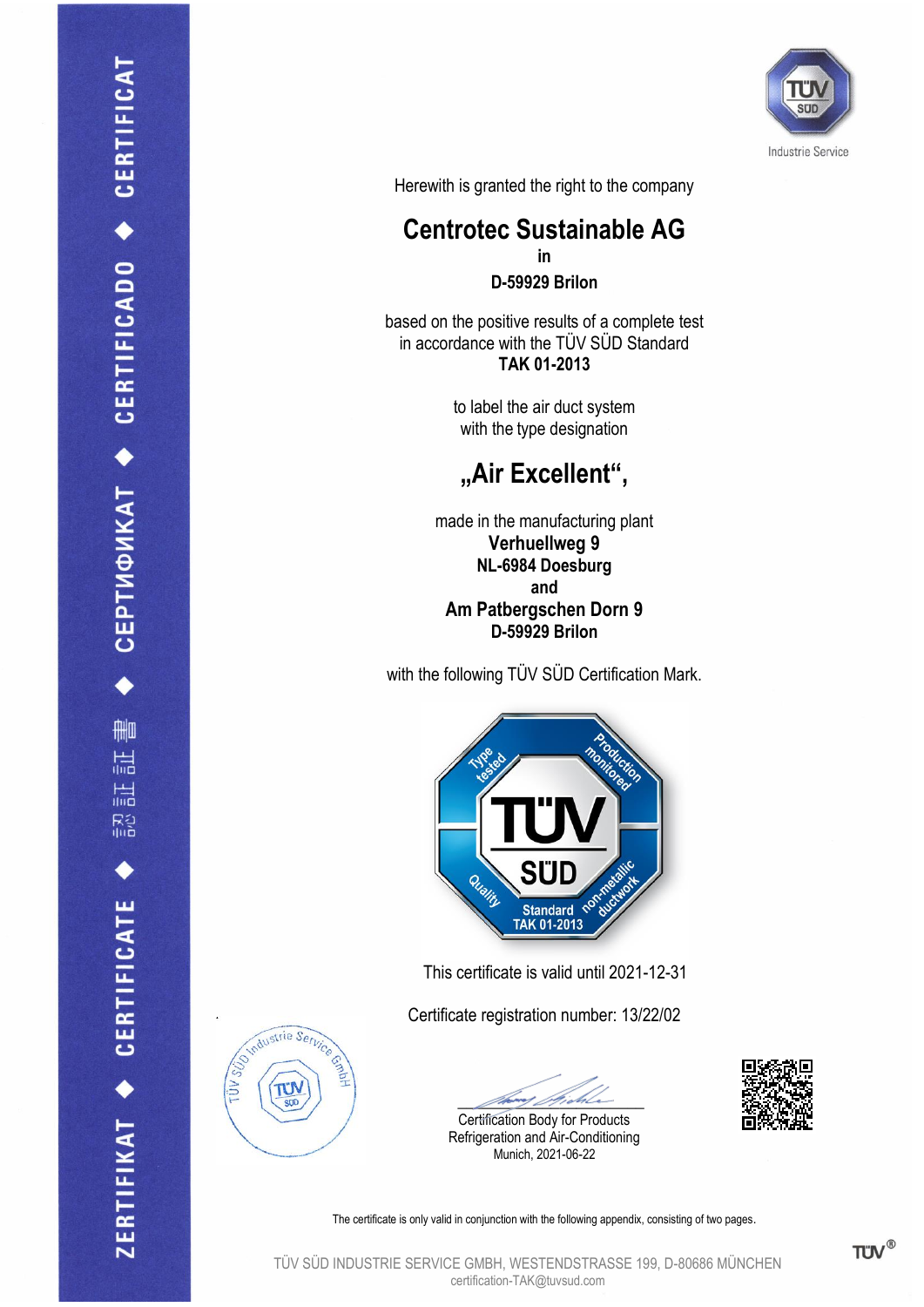

List of components 1 to the air duct system "Air Excellent"

| Art.-Nr.     | Description                     | Size        |
|--------------|---------------------------------|-------------|
| 100000188305 | <b>Connector Cover</b>          | AE35        |
| 100000188309 | <b>Connector Distr. Box</b>     | AE35        |
| 100000188311 | Air restrictor                  | <b>AE35</b> |
| 100000188308 | Floor Grill Adaptor             | AE35        |
| 100000188304 | <b>Bend Horizontal</b>          | AE35        |
| 100000188303 | <b>Bend Vertical</b>            | AE35        |
| 100000188306 | <b>Connector Flex-Flex</b>      | AE35        |
| 100000188321 | <b>Fixing Bracket</b>           | AE35        |
| 100000188300 | Valve Adaptor 90°               | AE35        |
| 100000188302 | Seal                            | AE35        |
| 201100000837 | Flex Pipe 100x50                | AE35        |
| 100000188155 | <b>Connector Cover</b>          | AE55        |
| 100000188159 | <b>Connector Distr. Box</b>     | AE55        |
| 100000188161 | Air restrictor                  | AE55        |
| 100000188158 | Floor Grill Adaptor             | AE55        |
| 100000188154 | <b>Bend Horizontal</b>          | <b>AE55</b> |
| 100000188153 | <b>Bend Vertical</b>            | AE55        |
| 100000188156 | <b>Connector Flex-Flex</b>      | AE55        |
| 100000188121 | <b>Fixing Bracket</b>           | AE55        |
| 100000188164 | Valve Adaptor 180°              | AE55        |
| 100000188150 | Valve Adaptor 90°               | AE55        |
| 100000188152 | Seal                            | AE55        |
| 201100003142 | Flex Pipe 130x60                | AE55        |
| 100000188310 | Valve Adaptor 180° with reducer | AE55        |
| 100000188345 | <b>Connector Cover</b>          | AE23        |
| 100000188349 | <b>Connector Flex-Flex</b>      | AE23        |
| 100000188341 | Valve Adaptor 90°               | AE23        |
| 100000188390 | Click Ring                      | AE23        |
| 100000188172 | Bend 90°                        | AE23        |
| 201100004187 | Flex Pipe DN63/52               | AE23        |
| 100000188580 | <b>Distribution Box DB824</b>   | AE          |
| 100000188581 | <b>Distribution Box DB816</b>   | AE          |
| 100000188583 | Distribution Box BD808          | AE          |
| 100000188646 | Distribution Box BD208          | AE          |
| 100000188644 | Distribution Box BD206          | AE          |



TÜV SÜD INDUSTRIE SERVICE GMBH, WESTENDSTRASSE 199, D-80686 MÜNCHEN certification-TAK@tuvsud.com

 $TUV$ <sup>®</sup>

Á